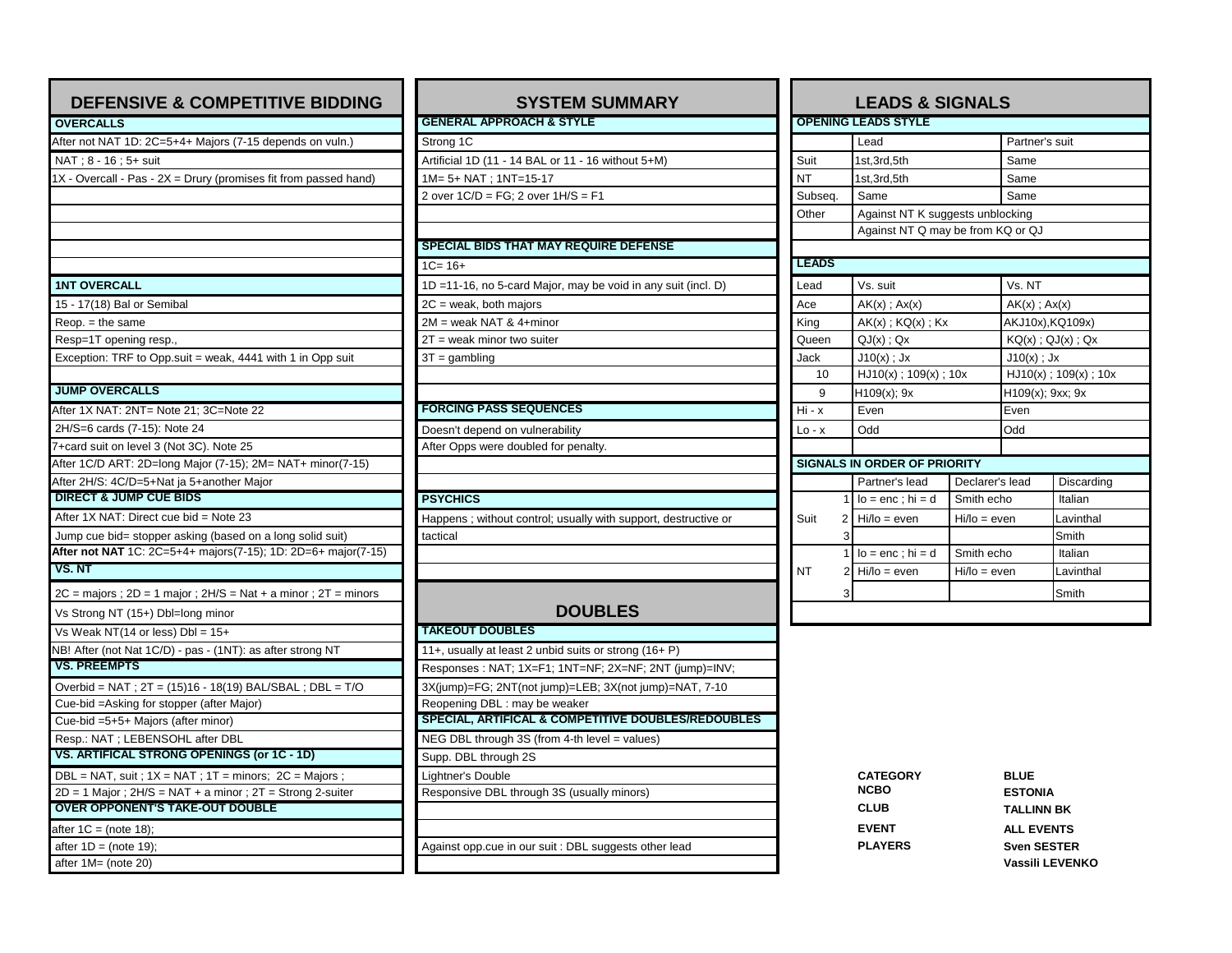|           |                |                | <b>OPEN ART NR NDBL</b> | <b>DESCRIPTION</b>      | <b>RESPONSES</b>                                 | <b>SUBSEQUENT AUCTION</b>                                                                | <b>COMPET/PASSED</b>   |
|-----------|----------------|----------------|-------------------------|-------------------------|--------------------------------------------------|------------------------------------------------------------------------------------------|------------------------|
| 1C        | x              | $\mathbf 0$    | 3S                      | $16+ P$ ; $18+ P$ (BAL) | $1D = 0-7$ ; $1H/S/2C/D = 8+$ , NAT (5+ suit) FG | 1C-1D- ? : 1H/S = nat, 4(3)+ suit F1 ; 1C - 1D - 1M - 1NT2M = nat 0-4 P, other nat 5-7 P | 1C-Pas-1D-1X Note 28   |
|           |                |                |                         |                         | $1NT = 8 + Bal$ ; $2M = 4 - 7$ , 6+suit;         | 1C - 1D - 1NT - 1) 2C = 4+4+ minors; 2) 2D/H/NT = TRF; 3) 2S = TRF or INV (Note 14)      | Opp's 2C/D: Michael's  |
|           |                |                |                         |                         | $2NT=8+, 1-4-4-4;$                               | 1C - 1M - 2M = RKCB; 1C - 1M - 1NT - 2m - 2M3m = RKCB                                    | Opp's 2H/S: Note 31    |
|           |                |                |                         |                         | $3C/D/H = 8+, 4441$ (Nat shortness)              | 1C-2M-1) new Major=F1 2) new minor=NF 3) 2NT=Note 4                                      | 1C-Opps 1X: Dbl=5-7    |
|           |                |                |                         |                         | 3S/NT = 6/7 cards any AKQxxxx (Note 5)           |                                                                                          | 1C-Opps 2X: Dbl=8+     |
| 1D        | $\mathsf{x}$   | $\mathbf 0$    | 3S                      | 11 - 14 P BAL or        | $1H/S = NAT(3+) F1$ ; $1NT = 5 - 10 P NF$ ;      | 1D - 1M - 2NT=max, 5+5+ minors; 1D-1M-2 in another M=max, NAT + 6+in a minor             | LEB after 2X (Opps)    |
|           |                |                |                         | 11 - 16 P 5+m or 4441   | 2C/D=NAT FG (may have a 4 card major)            | 1D - 1M - 3M = Max, Unbal with 4 card support; 1D - 1M - 1X - ? : 2C = gadget (Note 6);  | comp.bid.: $2X = NF$   |
|           |                |                |                         |                         | $2M = 15+ P$ FG NAT 6+ one suiter (Note 9)       | 1D - 1M - 2M - next step = at least SSGT;                                                | supp.dbl after 1D - 1M |
|           |                |                |                         |                         | $2NT = Inv$ , 11 - 12 Bal/semiBal                |                                                                                          |                        |
|           |                |                |                         |                         | 3X=Nat & Inv: 9-11, 6+ minor; AKQxxx Major       |                                                                                          |                        |
|           |                |                |                         |                         |                                                  |                                                                                          |                        |
| 1H        |                | 5              | 3S                      | 11 - 16 P NAT           | $1S = 5+ P NAT(4+) F1$ ; $1NT = 5 - 10 P NF$ ;   | LSGT & SSGT after 1H - 2H (Note 10); 1H - 1S - 1NT - 2C = gadget (Note 11)               | $2C = Drury$           |
|           |                |                |                         |                         | 2C/D =Note 29; 2H=6-10, 3+H;                     | MiniSplinter: either 9-10 fit points or normal Splinter with Singleton (3-4 Controls)    | (from passed hand)     |
|           |                |                |                         |                         | 2S=note 12; 2NT/3C/D=S/C/D MiniSplinter          |                                                                                          | LEB after 2X (Opps)    |
|           |                |                |                         |                         | 3S/4C/D=Splinter (Void) 3-4 Controls             |                                                                                          |                        |
|           |                |                |                         |                         |                                                  |                                                                                          |                        |
| 1S        |                | 5              | 3H                      | 11 - 16 P NAT           | $2H = 10+ P NAT(5+) F1$ ;                        | LSGT & SSGT after 1S - 2S (Note 10);                                                     | $2C = Drury$           |
|           |                |                |                         |                         | 3C/D/H= MiniSplinter                             | 4C/D/H=Splinter (Void) 3-4 Controls                                                      | (from passed hand)     |
|           |                |                |                         |                         | 2NT=Note 30                                      |                                                                                          | LEB after 2X (Opps)    |
| 1NT       |                | 2              | 3S                      | 15 - 17 P BAL           | $2C = REL$ ; $2DH = TRF$ ;                       | 1NT - 2C - ? : (Note 13) 1NT-2C-2D-2S=Inv 5 Spades & 4 Hearts                            | LEB after 2X (Opps)    |
|           |                |                |                         |                         | $2S = BAL$ INV or C TRF (Note 14); $2T = D$ TRF; | After TRF new suit on 3rd level = NAT FG; 1NT-2D-2H-2S=Inv 5 Hearts & 4 Spades           |                        |
|           |                |                |                         |                         | $3X = NAT 6 + 2F$ ; $4C = 55 M$ ; $4D/H = TRFs$  | 1NT-2D/H-3H/S = Max, 4card support; 2NT=Max, 3card support with 2TH                      |                        |
| 2C        | $\pmb{\times}$ | $\mathbf 0$    | no                      | $6 - 10P5+4+M$          | $2D = RELAY$ ; $2/3/4 M = sign/off$              | 2C - 2D - ? : 2H/S = NAT longer M then 1.step = FG; (Note 15) other bids = Inv           | after DBI=note 7       |
|           |                |                |                         |                         | $2T = INV$ :                                     | 2C - 2D - ? 2NT= Majors 6-5, 7-8 HCP; 2C-2NT -3H/S 6+H/S, FG                             |                        |
| <b>2D</b> | $\pmb{\times}$ | $\mathbf 0$    | no                      | $6 - 10P6 + M$          | $2T = RELAY$ ; $2/4M = P/C$ ; $3C/D = nat NF$    | $2D - 2T - ?$ : $3C/D = GF$ , max $H/S$ ; $3M = NAT$ min                                 | $2T = REL$             |
|           |                |                |                         |                         | 3H/S P/C, preempt                                |                                                                                          | $3HS = p/c$            |
|           |                |                |                         |                         | 4C = bid your suit with TRF                      |                                                                                          | after DBI=note 8       |
|           |                |                |                         |                         | $4D = bid$ your suit NAT                         |                                                                                          |                        |
| 2HS       | $\mathsf{x}$   | 5              | no                      | $6 - 10P5 + 84 + m$     | $2T = REL FG$ ; $3C = P/C$                       | 2M - 2NT - ?: 3C/D = 9-10, 4=C/D; 3H/S=6-8 5+ C/D                                        |                        |
|           |                |                |                         |                         | 2S(after 2H), 3H(after 2S)=NF, Nat               | 2H/S-2NT-3C/D/H/S-1) Opener suit=RKCB; Own suit=NAT                                      |                        |
|           |                |                |                         |                         | $3D=Inv$ ; $3H/S = Preempt$                      |                                                                                          |                        |
| 2NT       | $\mathsf{x}$   | $\mathbf 0$    | no                      | (8) 9-10 (11) P 5-5 c&d | $3C/D = s/o$ ; $3H = C$ RKCB; $3S = D$ RKCB;     |                                                                                          |                        |
|           |                |                |                         |                         | $3NT, 4X = for play$                             |                                                                                          |                        |
| 3X        |                | 7(6)           | no                      | 4-3-2-1 rule, NAT       | New suit (1. or 2. step)=F1, Control, Nat or LD  | Note 16                                                                                  | New suit=F1,           |
|           |                |                |                         |                         |                                                  |                                                                                          | may be LD              |
| 3NT       | $\mathsf{x}$   | $\overline{7}$ | no                      | AKQxxxx any             | 4C/H/S/5C/D P/C; 4NT=Note 27                     | <b>SLAM BIDDING</b>                                                                      |                        |
|           |                |                |                         | no outside K or A       | 4D=asking for shortness (Note 17)                |                                                                                          |                        |
| 4CD       |                | $\overline{7}$ | no                      | Preemptive              |                                                  | Cue bids = 1st & 2nd round equally; splinters; RKCB; asking bids after RKCB              |                        |
|           |                |                |                         |                         |                                                  | After RKCB (Note1) any new suit is asking control (Note2) or quality (Note3)             |                        |
| 4HS       |                | $\overline{7}$ | no                      | Preemptive              |                                                  |                                                                                          |                        |
|           |                |                |                         |                         |                                                  |                                                                                          |                        |
| 4NT       | X              | $\mathbf 0$    |                         | ace asking              | $5C = no$ ; $5DHST = dhsc ace$ ; $6C = 2$        |                                                                                          |                        |
|           |                |                |                         |                         |                                                  |                                                                                          |                        |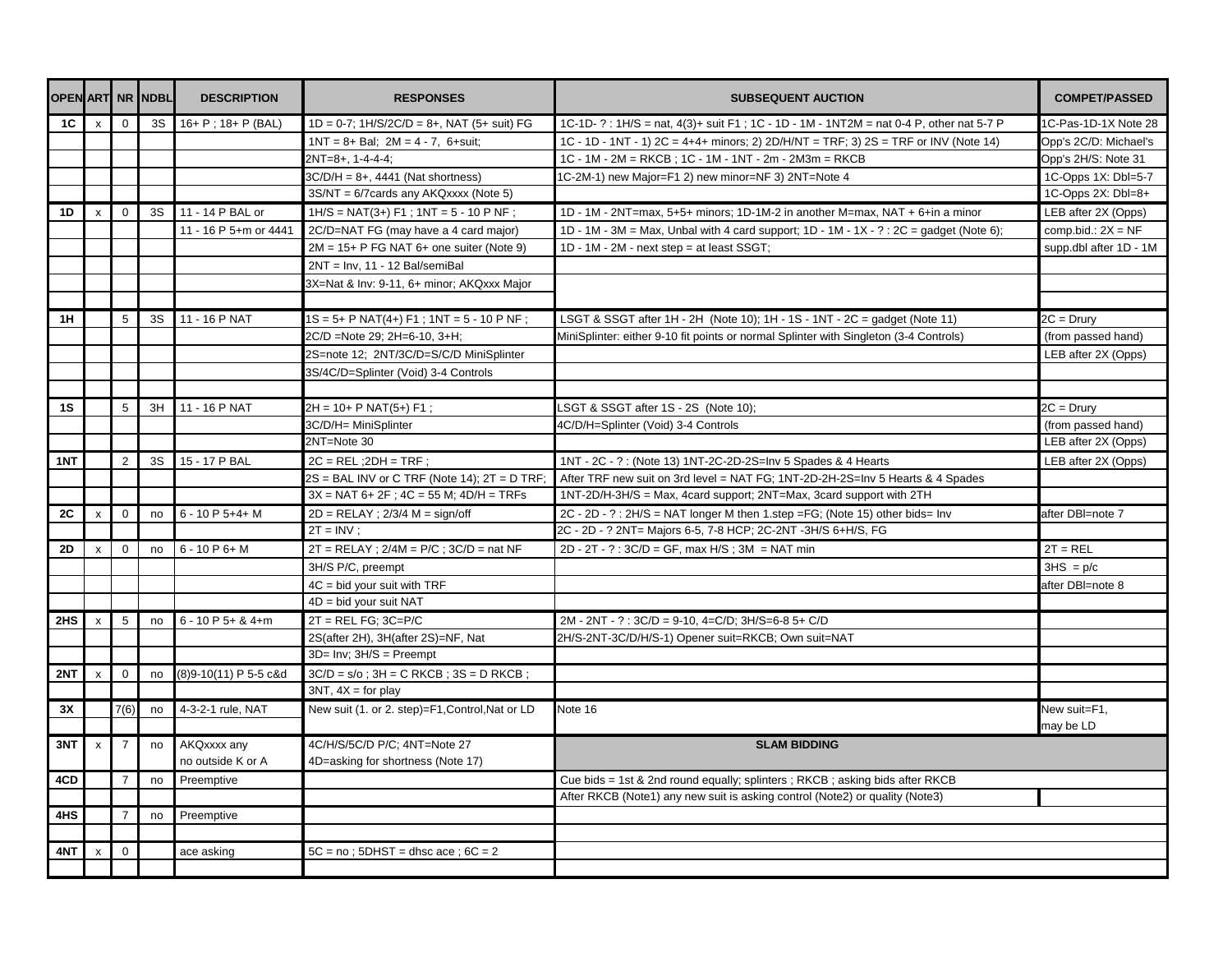| Note #       | <b>Description</b>                                                                                                                                                 | Open           |
|--------------|--------------------------------------------------------------------------------------------------------------------------------------------------------------------|----------------|
|              | RKCB=asking aces from 5, answers: 1. step=1 or 4; 2. step=0 or 3; 3. step= 2 w/o Queen; 4.                                                                         |                |
| $\mathbf 1$  | step= 2 & Queen<br>Control asking, answers: 1. step=no I or II round control; 2. step=II round control; 3. step=I round                                            |                |
| $\mathbf{2}$ | control; 4. step=A&K                                                                                                                                               |                |
|              | Quality asking, answers: 1. step=no Q, K or A; 2. step=Q or AK; 3. step=K or AQ; 4. step=A or KQ;                                                                  |                |
| 3            | 5. step=Q, K & A                                                                                                                                                   |                |
| 4            | FG, answers: 3C=min, bad suit; 3D=max, bad suit; 3H=min, good suit; 3S=max, good suit;                                                                             | 1 <sub>C</sub> |
|              | 1C-3S/N1-4C=? shortness, 4D/H/S/N1=shortness or Nat (w/o shortness) D/H/S/C. 1C-3S/3N1-                                                                            |                |
|              | 4H/S/5C/D=pas or correct 1C-3S/NT-4D ? Quality: 4H=AKQxxx(x), 4S= AKQ10xx(x),                                                                                      |                |
| 5            | $4NT = AKQJxx(x)$<br>1D-1M-1NT-2C or 1D-1H-1S-2C = Gadget, Answers: 2D=Min, no 3 cards, 2M=Min, 3 cards;                                                           | 1 <sub>C</sub> |
| 6            | 20M=Max, no 3 cards; 2NT/3C/D/H/S/NT=Max, 3 cards. After 2D/H/S 2NT=FG (Note 26)                                                                                   | 1D             |
| 7            | 2C - Opp's Dbl - 1)Pas= (5)6+C, no 3-card major 2)Rdbl=6+D, no 3-card major 3)2D=Relay                                                                             |                |
| 8            | 2D - Opp's Dbl - 1)Pas= 6+D, shortness in a major 2) Rdbl=6+C, shortness in a major                                                                                | 2D             |
|              | 1D-2H/S-? 1.step=min; with Max: 2.step=0-1 cards & 6-card suit; 3.step=xx or F; 4.step=xxx or                                                                      |                |
| 9            | Fx;5.step=xxxx or Fxx;jump=better fit&contr 3NT=0-1 cards & no 6-card suit                                                                                         | 1 <sub>D</sub> |
|              | After min (1D-2H-2S or 1D-2S-2NT) 1.step=Relay. Answers are analogical as with Max                                                                                 |                |
| 10           | 1H-2H: -2S=SSGT; -2NT=15-16; 3C/D=long suit (C/D/S) game try (LSGT)                                                                                                | 1H             |
|              | 1S-2S: -2NT=SSGT; -3C/D/H=LSGT; 3S NF                                                                                                                              | 1S             |
|              | 1H-1S-1NT-2C-? 2D=Min, no 3cards; 2H=Max, no 3cards; 2S=Min, 3cards; 2NT=Max, 3cards. After                                                                        |                |
| 11           | Opener shows Min 2NT=FG                                                                                                                                            | 1H             |
|              | 1H-2S=at least invitation to 4H; Answers: 2NT/3C/D=shortness in S/C/D; 3H=Min, no                                                                                  |                |
| $12 \,$      | shortness; 3NT=15-16 5332; 3S/4C/D=Max, lowest contr, no shortness; 4H=Min, 6322<br>1NT-2C-? 2D=no Majors; 2H=4cards; 2S=4cards; 2NT=44 Majors; 3C=Max 5332 Clubs; | 1H             |
| 13           | 3D/H/S=Max 5332 Diam, showing doubleton (C/H/S)                                                                                                                    | 1NT            |
| 14           | (1C-1D)-1NT-2S-? 2NT=Min, 3C=Max. (1C-1D)-1NT-2NT-? 3C=Max, 3D=Min                                                                                                 | 1C/NT          |
|              | 2C-2D-2H-2S-? 2NT=minors 2-2; 3C/D=3+ Nat; 3H=6+H & 4=S; 3S=6H & 5=S. 2C-2D-2S-2NT-?                                                                               |                |
| 15           | 3NT=minors 2-2; 3C/D=3+ Nat; 3H=5H; 3S=6+S                                                                                                                         | 2C             |
|              | 3C-3D-? 3H/S=shortness; 3NT=no H/S shortness; 3C-3H-? 3S=D shortness; 3NT=no D shortness;                                                                          |                |
| 16           | 3C-3S=Nat, F<br>3D-3H-? 3S/4C=shortness; 3NT=no S/C shortness; 3D-3S-? 4C=H shortness; 3NT=no H shortness;                                                         | 3X             |
|              | 3D-4C=Nat, F                                                                                                                                                       |                |
|              | 3H-3S-? 4C/D=Shortness; 3H-4C-? 4D=shortness in S; 3S-4C-? 4D/H=Shortness; 3S-4D-?                                                                                 |                |
|              | 4H=Shortness in C                                                                                                                                                  |                |
|              | 3NT-4D-? If no shortness: 4H/S/NT/5C=H, S, C, D. With shortness: 4H/S/NT/5C=shortness in                                                                           |                |
| 17           | H/S/C/D                                                                                                                                                            | 3NT            |
| 18           | 1C - (Dbl=T/O) - ? Pas=0-4; RD=5-7, 4+C; 1D=5-7, less than 4C; 1H until 3NT as w/o Dbl                                                                             | 1 <sub>C</sub> |
| 19           | 1D-(Dbl)-? RD=10+; 1X=F1, Nat; 1NT/2X=NF, Nat; 2NT=Weak,5-5 minors; 3X=as w/o Dbl                                                                                  | 1D             |
| 20           | 1M-(Dbl)-? RD=10+ 4+ in another major; 1S (after 1H)=F1 no 4S, no fit in H                                                                                         | 1H/S           |
|              | 1NT/2C=F1,TRF;2D=fit in M, max of 1M-2M; 2H (after 1S)=F1 no 4H, no S fit                                                                                          |                |
|              | 2M= min of 1M-2M; Jump to 2M+1=as w/o Dbl; 2M+2,3,4=at least MiniSplinter;                                                                                         |                |
|              | 3M=Weak, 4+fit; Dbl jump=void, 3-4 controls; 3NT=to play, guarantees 2 cards in M<br>Two lowest suits w/o opp's; 7-15 HCP depends on vulnerubility or FG           |                |
| 21<br>22     | Two highest suits w/o opp's; 7-15 HCP depends on vulnerubility or FG                                                                                               |                |
| 23           | One lowest and one highest suits w/o opp's; 7-15 HCP depends on vulnerubility or FG                                                                                |                |
| 24           | $1X(NAT)$ - jump 2Y - Pas - 2NT: see Note 4; new suit w/o jump = NF                                                                                                |                |
| 25           | 1X(NAT) - jump 3Y(not 3C) - Pas - Opp's suit=asking stopper; Own suit=F1, Nat or Cue bid                                                                           |                |
|              | 1X(ART) - jump 3Y - Pas - A suit=F1, Nat or Cue bid                                                                                                                |                |
| 26           | 1D - 1M - 1NT/1S - 2C - 2D/H/S - 2NT=? 3C/D=5+C/D; 3H/S=4C/D; 3NT=44 C+D (as usual)                                                                                | 1D             |
| 27           | 3NT-4NT=? 1) 5 in own suit=AKQxxxx; 2) 5NT=AKQ10xxx 3) 6 in own suit=AKQJxxx                                                                                       | 3NT            |
| 28           | 1M-2M=5+5+ other M and Club; 1M-2NT=5+5+ minors; 1M-3C=5+5+ other M and Diamond                                                                                    | 1 <sub>C</sub> |
| 29           | 1H - 2C/D = 1) 11+ 4+ C/D 2) (8)9-11 6+C/D 3) GF, Fit in H, Control or suit in C/D                                                                                 | 1H             |
|              | Examples: 1) 1H - 2C - 2D/H - 2NT = 11-12, Invit 2) 1H - 2C/D - 2H - 3C/D= NF, 6+C/D                                                                               |                |
|              | 3) 1H - 2C - 2D - 2H=RKCB; 1H - 2D - 2H - 3H =RKCB                                                                                                                 |                |
|              | 1S-2NT=at least invitation to 4S; Answers: 3C/D/H=NAT shortness; 3S=Min, no shortness; 3NT=15-16                                                                   |                |
| 30           | 5332;4C/D/H=Max, lowest contr, no shortness; 4S=Min, 6322                                                                                                          | 1S             |
|              |                                                                                                                                                                    |                |